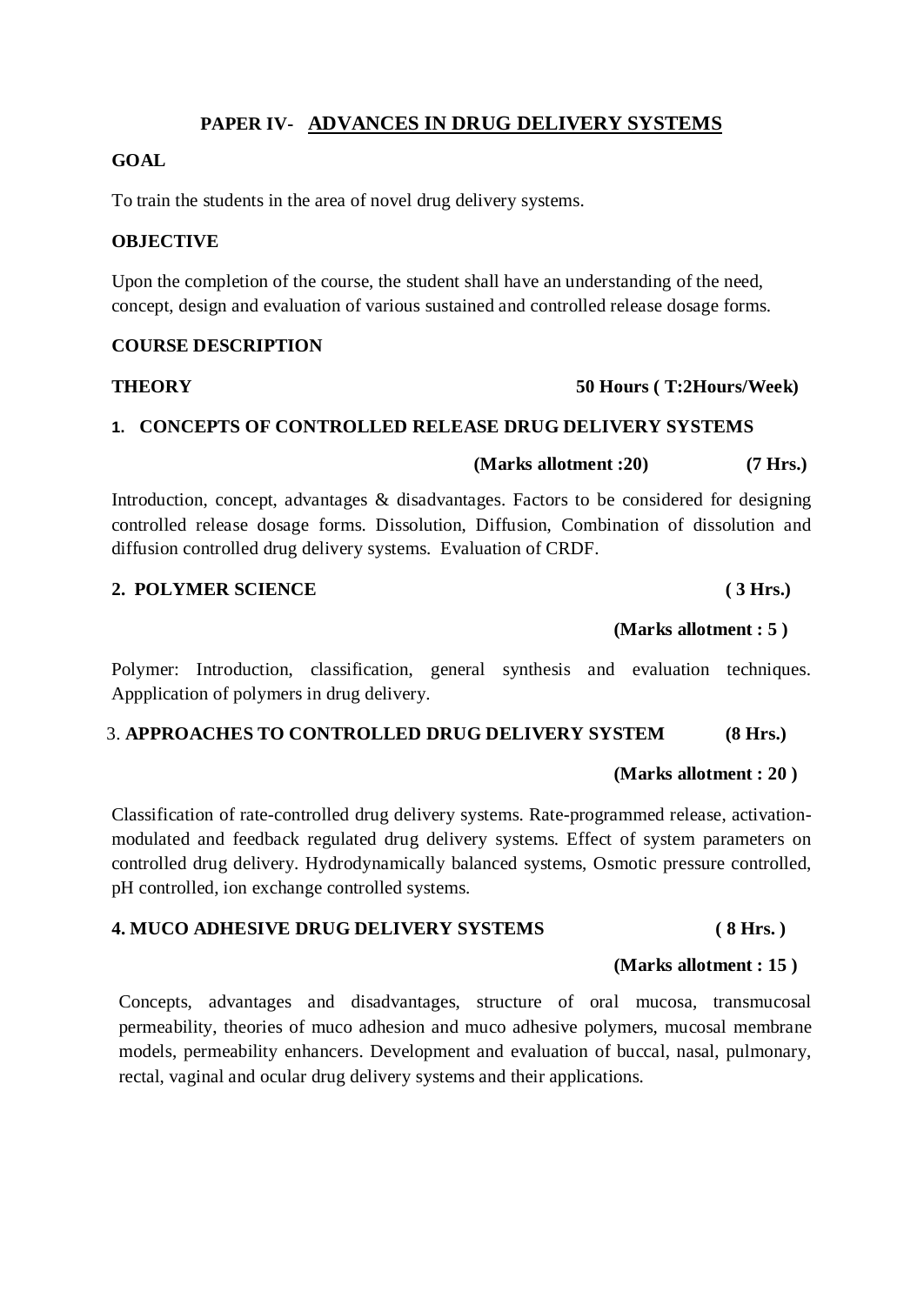## **5.TRANSDERMAL DRUG DELIVERY SYSTEMS (7 Hrs.)**

**(Marks allotment : 15 )** 

Rationale behind transdermal drug delivery, Permeation through skin, factors affecting permeation, basic components of TDDS, formulation approaches used in development of TDDS and their evaluation, permeation enhancers. Iontophoresis, sonophoresis and magnetophoresis.

## 6. **PARENTERAL CONTROLLED RELEASE DRUG DELIVERY SYSTEMS (Marks allotment: 15 ) ( 5 Hrs. )**

Approaches for injectable controlled release formulations. Development and evaluation of Implantable drug delivery systems, subcutaneous, intramuscular and intrauterine implants.

### 7. **NANO DRUG DELIVERY SYSTEMS ( 7 Hrs.)**

Formulation, development and evaluation of Nanoparticles- Polymeric nano particles, Nano crystals, Solid Lipid Nanoparticles (SLN), Metal Nanoparticles. Vesicular Systems-Liposomes, Transferosomes, Ethosomes, Niosomes, Virosomes. Carbon Nano Tubes (CNT) and Dendrimers. Safety issues related to nano drug delivery systems.

## **8. TARGETED DRUG DELIVERY (5 Hrs.)**

### **(Marks allotment : 15 )**

**(Marks allotment : 25 )** 

Concept, advantages and disadvantages, types of targeting and applications. Monoclonal antibodies- hybridoma cell production, diagnostic and therapeutic applications – cancer and autoimmune diseases. Problems related to monoclonal antibodies.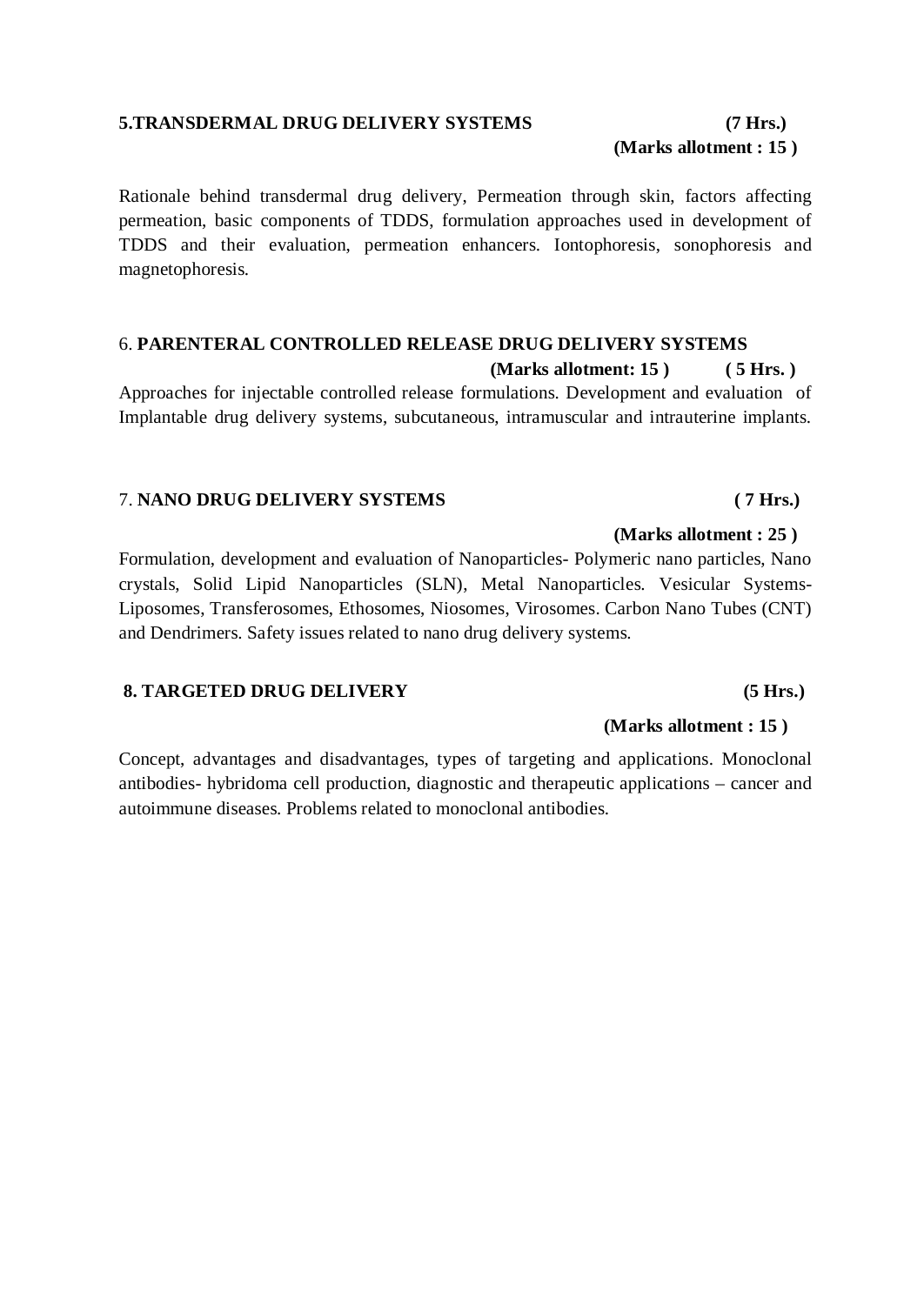# **PRACTICALS (T:6Hours/Week)**

- 1. Comparative evaluation of marketed sustained release tablets and data treatment.
- 2. Preparation and evaluation of matrix tablets using natural polymers.
- 3. Preparation and evaluation of matrix tablets using synthetic polymers.
- 4. Preparation and evaluation of microspheres by solvent evaporation.
- 5. Preparation and evaluation of muco- adhesive microspheres by ionic gelation method.
- 6. Preparation and evaluation of microspheres by temperature change method.
- 7. Preparation and evaluation of microcapsules by wax embedded method.
- 8. Preparation and evaluation of buccal patches.
- 9. Preparation and evaluation of buccal tablets.
- 10. Preparation and evaluation of transdermal films.
- 11. Evaluation of the effect of various permeation enhancers on transdermal drug delivery.
- 12. Preparation and evaluation of hydrodynamically balanced tablets.
- 13. Preparation and evaluation of ocular *insitu* gel.

## **SCHEME OF EXAMINATION**

- 1. Synopsis 20 marks 2. Experiment a) Formulation - 35 marks
- $b)$  Evaluation  $-25$  marks
- $3. \text{Viva-voce}$   $-20 \text{ marks}$
- **Total: 100 marks**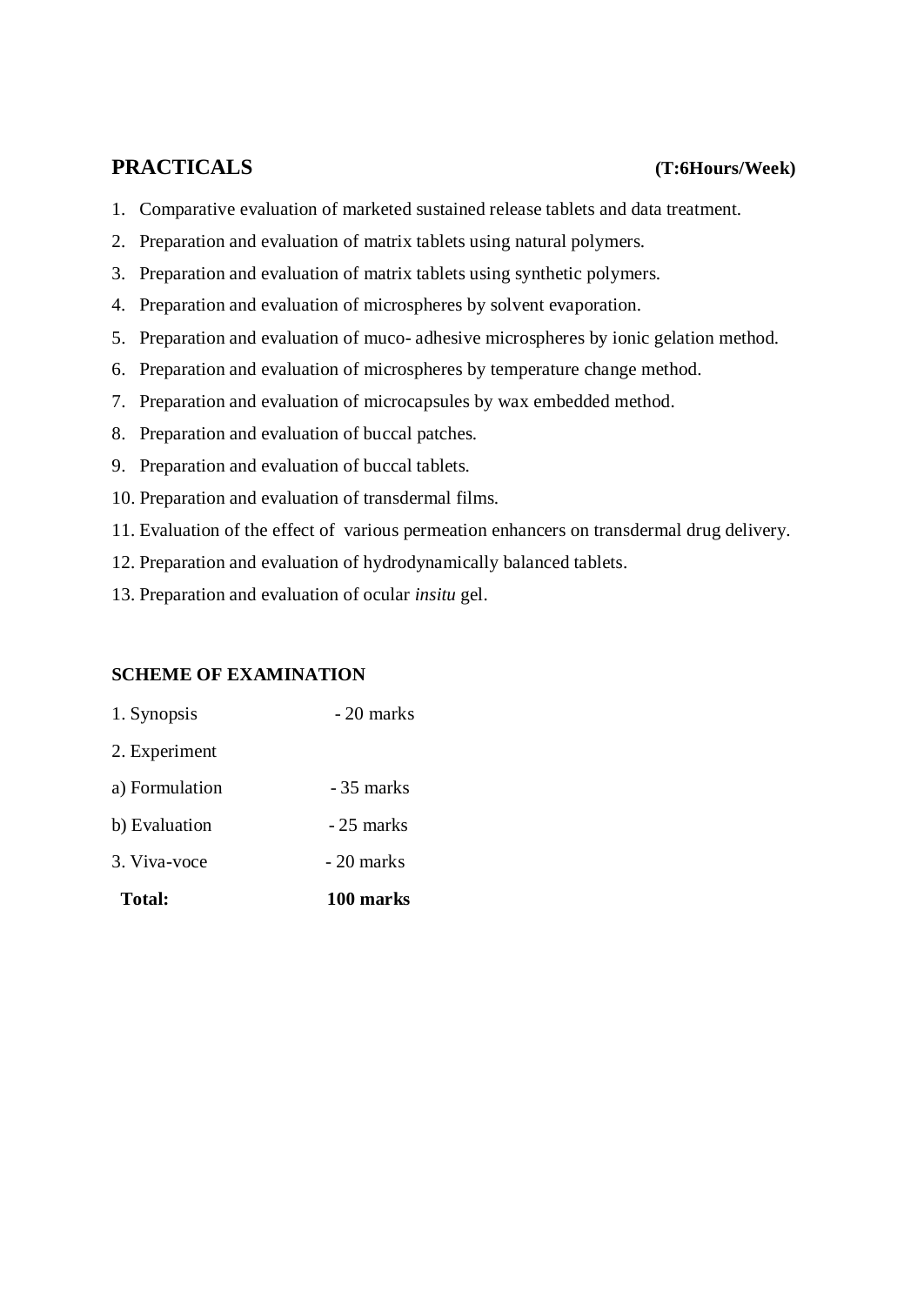# **REFERENCES**

- 1. Chien YW., Novel drug delivery systems, 2nd edition, revised and expanded, Marcel Decker, Inc., New York, 1992.
- 2. Robinson JR., Lee VHL. Controlled drug delivery systems, Marcel Decker, Inc., New York,1992.
- 3. John Wiley and sons, Inc, Encyclopedia of controlled delivery, Editor-Edith Mathiowitz, Published by Wiley Interscience Publication, New York/Chichester/Weinheim
- 4. Jain NK., Controlled and novel drug delivery, CBS Publishers & Distributors, New delhi,First edition 1997 (reprint in 2001)
- 5. Vyas SP., Khar RK., Controlled drug delivery-concepts and advances, Vallabh Prakashan, New Delhi, first edition 2002.
- 6. Indian Pharmacopoeia 2010. Volume-I, II & III, Indian Pharmacopoeia Commission. New Delhi.
- 7. United States Pharmacopoeia, US Publications, US
- 8. British pharmacopoeia
- 9. Howard C. Ansel, Nicholas G., Popovid loyd, Allen junior BI. Pharmaceutical dosage forms & drug delivery systems. Waverly pvt, Ltd, New Delhi, Sixth edition
- 10. Leon Lachman, Lieberman, Kanig JL., Theory and Practice of Industrial Pharmacy, Varghese Publishing House, Bombay, 3<sup>rd</sup> Edition, 1987.
- 11. Banker and Rhodes, Modern Pharmaceutics, Marcel Decker Inc., New York, 2<sup>nd</sup> Edition, 1990.
- 12. Ansel HC., Introduction to Pharmaceutical Dosage Forms and Drug Delivery Systems, Lippincott Williams and Wilkins, New York, 7<sup>th</sup> Edition, 2000.
- 13. Remington, the Science and Practice of Pharmacy, Lippincott Williams, 21<sup>st</sup> Edition, 2000.
- 14. Patrick J. Sinko. Lippincott Williams and Wilkins. Martin's physical pharmacy and pharmaceutical sciences. Fifth edition.
- 15. Wilium Alfred Martin P, Bustamante AH., Chun. Physical Pharmacy, B. I. Waverly Pvt Ltd, new Delhi,  $4<sup>th</sup>$  edition 1995
- 16. S.Bharath. Pharmaceutical Technology-Concepts and Applications, Pearson Education in South Asia, First edition,2013.

# **JOURNALS**

- 1. Indian Journal of Pharmaceutical Sciences (IPA)
- 2. Indian drugs (IDMA)
- 3. [Journal of Pharmaceutical Education](http://www.ijpe.org/) and Research
- 4. Dissolution Technologies
- 5. Journal of Controlled Release (Elsevier Sciences), desirable
- 6. Drug Development and Industrial Pharmacy (Francis and Taylor) desirable
- 7. European journal of Pharmaceutical sciences